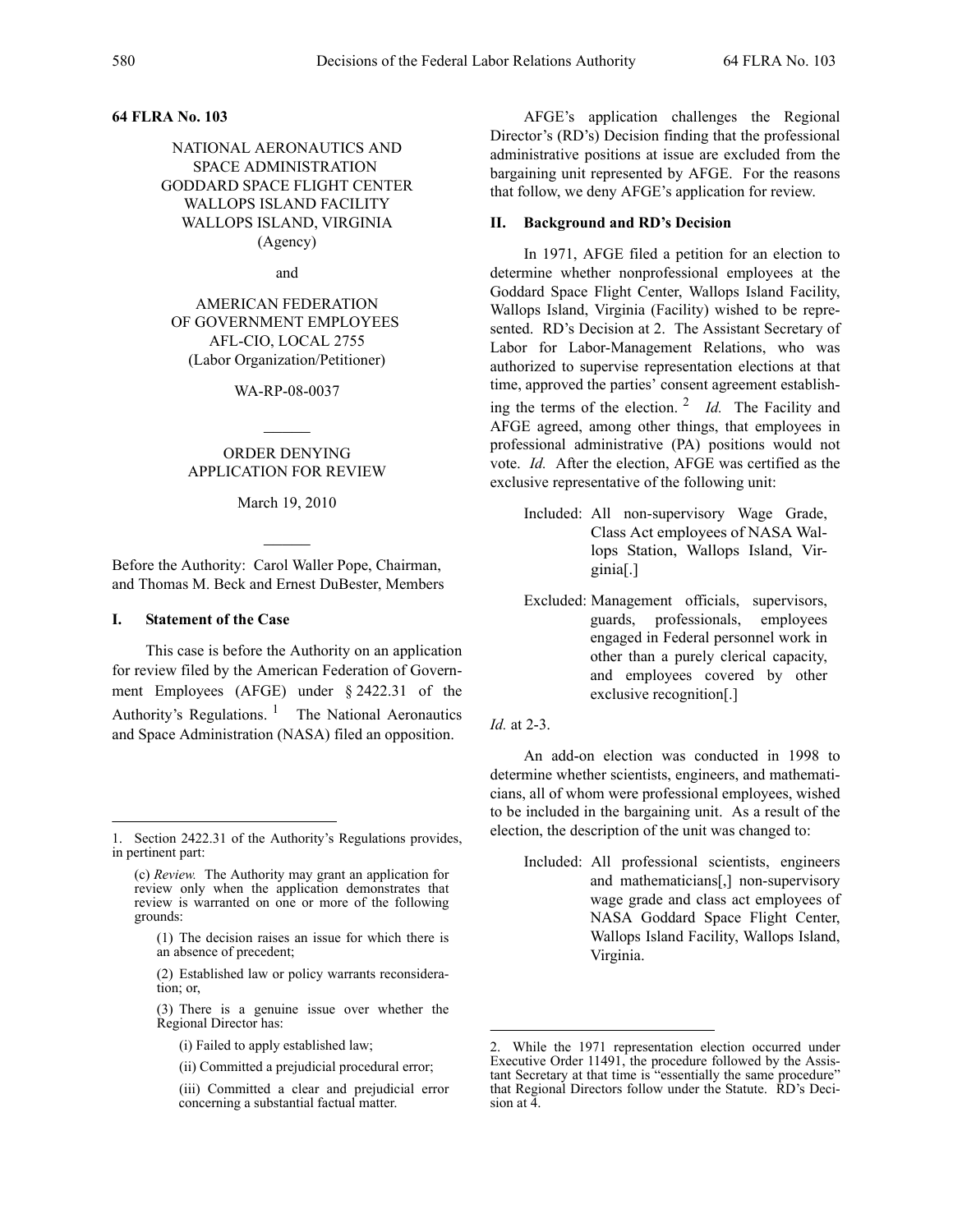# Excluded: All supervisors, management officials, guards, and employees described in 5 U.S.C. § 7112(b)(2)(3)(4)(6) and (7).

# *Id.*<sup>3</sup>

Subsequently, AFGE sought to clarify the bargaining unit status of certain PA positions. *Id.* at 2. Following a hearing and post-hearing briefing by the parties, the RD concluded that the PA positions at issue were excluded from the current unit. *Id.* at 5. The RD stated that, under existing Authority precedent, the Authority will not clarify the bargaining unit status of positions that the parties' agreed, prior to an election, would be excluded from the bargaining unit, absent meaningful changes to the job duties, functions or circumstances of employees who were excluded from the unit. *Id.* at 4 (citing *Fed. Trade Comm'n,* 35 FLRA 576 (1990) (*FTC*)). The RD found that, since 1971, the evidence did not show that meaningful changes had occurred to the duties, functions, or circumstances of the PA positions at issue. *Id*. Indeed, the RD found that "the [p]arties expressly eschewed the opportunity to introduce evidence concerning the duties of the positions in 1971 and subsequently." *Id.* at 4.

The RD also found that AFGE's reliance on *Department of the Army, Headquarters, Fort Dix, Fort Dix, New Jersey,* 53 FLRA 287 (1997) (*Fort Dix*) was misplaced. *Id.* at 5. The RD noted that *Fort Dix* applies "where new categories of employees who are covered by the existing unit are hired[.]" *Id.* (citing *Fort Dix,* 53 FLRA at 295). According to the RD, the evidence failed to show that one or more new categories of PA employees have been hired since the 1971 election. *Id.* at 4-5.

## **III. Positions of the Parties**

### A. AFGE's Application for Review

AFGE alleges that the RD committed a factual error by "mischaracterizing" the PA employees at issue. Application for Review (Application) at 3. AFGE contends that it sought clarification of two different groups of PA positions: those positions that existed in 1971 and those that did not. However, according to AFGE, the RD mistakenly treated the PA positions as a single group. 4 *Id.* at 2-3.

AFGE notes that it is seeking review of the RD's decision *only* with respect to the PA positions created after 1971. *Id.* at 2. AFGE contends that the RD erred by failing to apply *Fort Dix* when he analyzed whether these positions were included in the existing unit. Application at 2-4. According to AFGE, *Fort Dix* provides that "new positions are automatically included in the existing bargaining unit when their positions fall within the express terms of a bargaining unit certification[.]" *Id.* at 4. AFGE maintains that, because the positions created after 1971 are new and fall within the plain language of the current certification, the positions satisfy this test. *Id.*

AFGE also contends that the RD erred in applying *United States Department of Veterans Affairs, Veterans Affairs Medical Center, Allen Park, Michigan*, 43 FLRA 264 (1991) (*VA Allen Park*) because, unlike the situation in that case, the employees here are specifically included in the plain language of the most recent unit certification. *Id.* at 5.

#### B. NASA's Opposition

NASA contends that the RD did not improperly apply established law in reaching his decision. Opposition at 4. According to NASA, the RD correctly applied *FTC*, rather than *Fort Dix*, to the facts of this case. *Id.* at 4-5. NASA contends that, under *FTC*, AFGE was required to show that the duties or functions of the PA positions had undergone meaningful changes after the unit was certified in 1971. *Id.* at 5. NASA maintains that, because AFGE failed to present evidence of the categories of PA positions and the duties performed by the PA employees in 1971 or subsequently, the employees at issue cannot be included in the unit. *Id.*

Moreover, NASA contends that AFGE has not alleged that the RD committed a clear and prejudicial error concerning a substantial factual matter. *Id.* NASA further notes that AFGE had the opportunity to support its position by presenting additional evidence regarding the duties and positions of the PA employees, but declined to do so. *Id.* at 5-6.

The certification also was amended in 1996 to show that a different AFGE local was the exclusive representative of the bargaining unit and to include references to the Federal Ser- vice Labor-Management Relations Statute. RD's Decision at 3.

<sup>4.</sup> AFGE further maintains that the RD mistakenly found as fact that AFGE believed, until shortly before filing the petition in this case, that all of the PA positions were not included in the bargaining unit. *See* Application at 3.